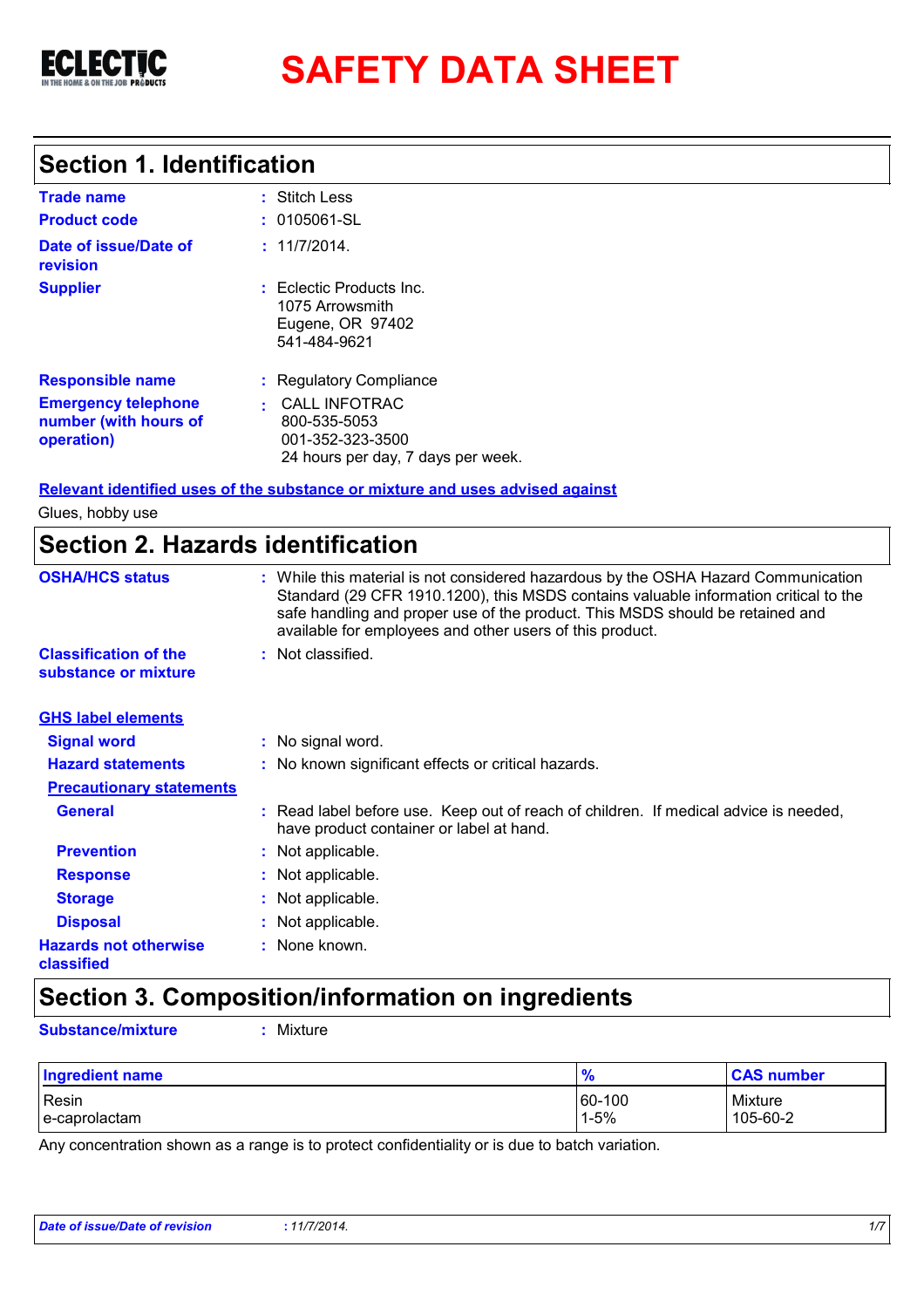### **Section 3. Composition/information on ingredients**

**There are no additional ingredients present which, within the current knowledge of the supplier and in the concentrations applicable, are classified as hazardous to health or the environment and hence require reporting in this section.**

**Occupational exposure limits, if available, are listed in Section 8.**

### **Section 4. First aid measures**

| <b>Description of necessary first aid measures</b> |                                                                                                                                                                                             |
|----------------------------------------------------|---------------------------------------------------------------------------------------------------------------------------------------------------------------------------------------------|
| <b>Eye contact</b>                                 | : Immediately flush eyes with plenty of water, occasionally lifting the upper and lower<br>eyelids. Check for and remove any contact lenses. Get medical attention if irritation<br>occurs. |
| <b>Inhalation</b>                                  | : Remove victim to fresh air and keep at rest in a position comfortable for breathing. Get<br>medical attention if symptoms occur.                                                          |
| <b>Skin contact</b>                                | : Flush contaminated skin with plenty of water. Get medical attention if symptoms occur.                                                                                                    |
| <b>Ingestion</b>                                   | : Wash out mouth with water. Do not induce vomiting unless directed to do so by medical<br>personnel. Get medical attention if symptoms occur.                                              |

#### **Most important symptoms/effects, acute and delayed**

| <b>Potential acute health effects</b> |                                                     |
|---------------------------------------|-----------------------------------------------------|
| <b>Eye contact</b>                    | : No known significant effects or critical hazards. |
| <b>Inhalation</b>                     | : No known significant effects or critical hazards. |
| <b>Skin contact</b>                   | : No known significant effects or critical hazards. |
| <b>Ingestion</b>                      | : No known significant effects or critical hazards. |
| Over-exposure signs/symptoms          |                                                     |
| <b>Eye contact</b>                    | : No specific data.                                 |
| <b>Inhalation</b>                     | : No specific data.                                 |
| <b>Skin contact</b>                   | : No specific data.                                 |
| <b>Ingestion</b>                      | : No specific data.                                 |

|                                   | Indication of immediate medical attention and special treatment needed, if necessary                    |  |
|-----------------------------------|---------------------------------------------------------------------------------------------------------|--|
| <b>Notes to physician</b>         | : Contact poison treatment specialist immediately if large quantities have been ingested<br>or inhaled. |  |
| <b>Specific treatments</b>        | : No specific treatment.                                                                                |  |
| <b>Protection of first-aiders</b> | : No action shall be taken involving any personal risk or without suitable training.                    |  |

**See toxicological information (Section 11)**

### **Section 5. Fire-fighting measures**

| <b>Extinguishing media</b>                           |                                                                                                                       |
|------------------------------------------------------|-----------------------------------------------------------------------------------------------------------------------|
| <b>Suitable extinguishing</b><br>media               | : Use an extinguishing agent suitable for the surrounding fire.                                                       |
| <b>Unsuitable extinguishing</b><br>media             | $:$ None known.                                                                                                       |
| <b>Specific hazards arising</b><br>from the chemical | : In a fire or if heated, a pressure increase will occur and the container may burst.                                 |
| <b>Hazardous thermal</b><br>decomposition products   | : Decomposition products may include the following materials:<br>carbon dioxide<br>carbon monoxide<br>nitrogen oxides |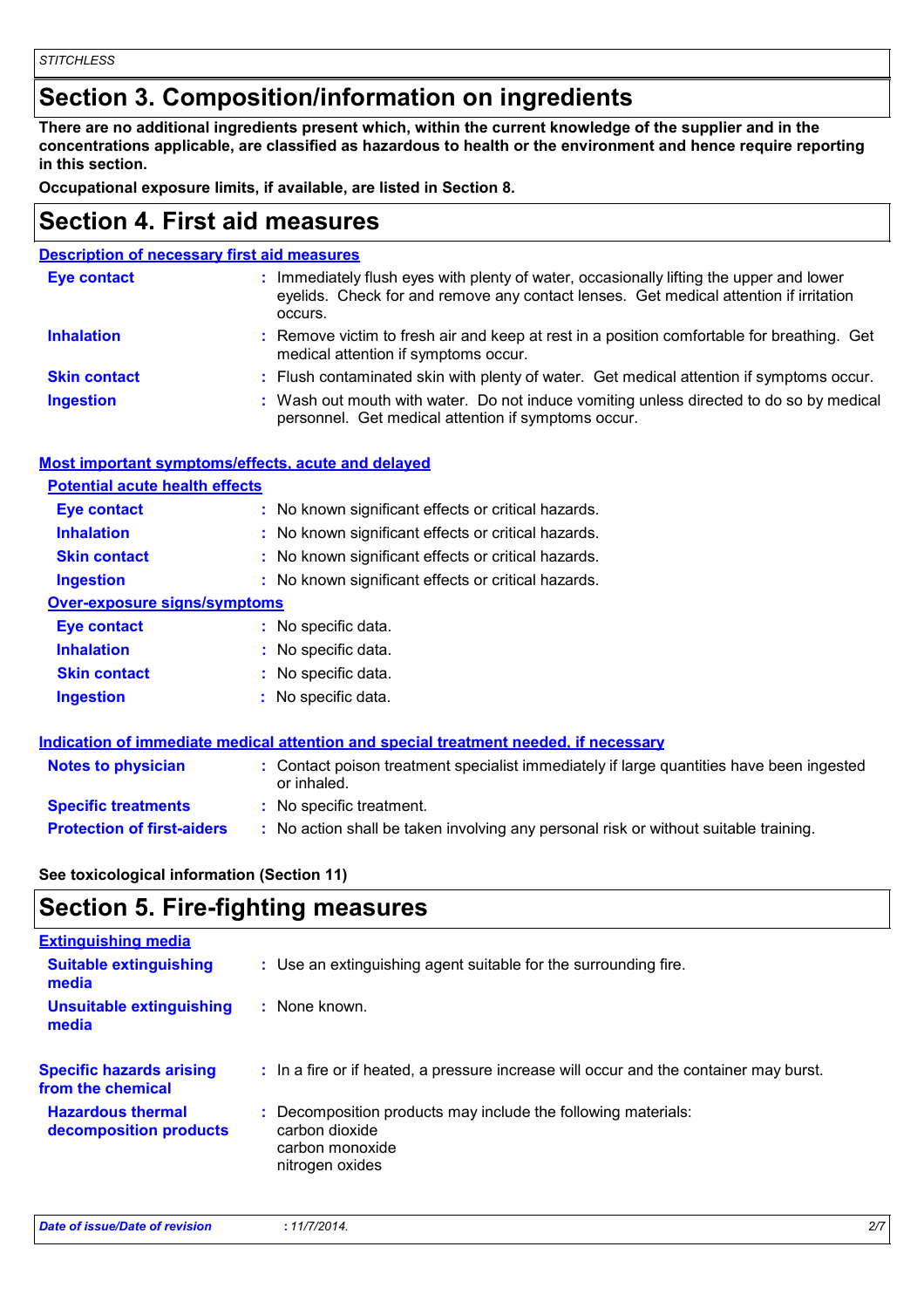### **Section 5. Fire-fighting measures**

| <b>Special protective actions</b><br>for fire-fighters   | : No action shall be taken involving any personal risk or without suitable training.                                                                                     |
|----------------------------------------------------------|--------------------------------------------------------------------------------------------------------------------------------------------------------------------------|
| <b>Special protective</b><br>equipment for fire-fighters | : Fire-fighters should wear appropriate protective equipment and self-contained breathing<br>apparatus (SCBA) with a full face-piece operated in positive pressure mode. |

### **Section 6. Accidental release measures**

| : No action shall be taken involving any personal risk or without suitable training. Keep<br>unnecessary and unprotected personnel from entering. Do not touch or walk through<br>spilled material. Put on appropriate personal protective equipment.<br>: If specialised clothing is required to deal with the spillage, take note of any information<br>in Section 8 on suitable and unsuitable materials. See also the information in "For non-<br>emergency personnel".<br>: Avoid dispersal of spilled material and runoff and contact with soil, waterways, drains |
|--------------------------------------------------------------------------------------------------------------------------------------------------------------------------------------------------------------------------------------------------------------------------------------------------------------------------------------------------------------------------------------------------------------------------------------------------------------------------------------------------------------------------------------------------------------------------|
|                                                                                                                                                                                                                                                                                                                                                                                                                                                                                                                                                                          |
|                                                                                                                                                                                                                                                                                                                                                                                                                                                                                                                                                                          |
| and sewers. Inform the relevant authorities if the product has caused environmental<br>pollution (sewers, waterways, soil or air).                                                                                                                                                                                                                                                                                                                                                                                                                                       |
| <b>Methods and materials for containment and cleaning up</b>                                                                                                                                                                                                                                                                                                                                                                                                                                                                                                             |
| : Dilute with water and mop up if water-soluble. Alternatively, or if water-insoluble, absorb<br>with an inert dry material and place in an appropriate waste disposal container. Dispose<br>of via a licensed waste disposal contractor.                                                                                                                                                                                                                                                                                                                                |
| : Prevent entry into sewers, water courses, basements or confined areas. Contain and<br>collect spillage with non-combustible, absorbent material e.g. sand, earth, vermiculite or<br>diatomaceous earth and place in container for disposal according to local regulations<br>(see Section 13). Dispose of via a licensed waste disposal contractor. Note: see<br>Section 1 for emergency contact information and Section 13 for waste disposal.                                                                                                                        |
|                                                                                                                                                                                                                                                                                                                                                                                                                                                                                                                                                                          |

### **Section 7. Handling and storage**

### **Precautions for safe handling**

| <b>FIGURIOUS TOP SAIG HAHUIHING</b>                                              |                                                                                                                |
|----------------------------------------------------------------------------------|----------------------------------------------------------------------------------------------------------------|
| <b>Protective measures</b>                                                       | : Put on appropriate personal protective equipment (see Section 8).                                            |
| <b>Advice on general</b><br>occupational hygiene                                 | : Avoid contact with eyes, skin and clothing. Do not ingest.                                                   |
| <b>Conditions for safe storage,</b><br>including any<br><b>incompatibilities</b> | : Store in accordance with local regulations. Keep container tightly closed and sealed<br>until ready for use. |

### **Section 8. Exposure controls/personal protection**

#### **Control parameters**

#### **Occupational exposure limits**

| <b>Ingredient name</b>         | <b>Exposure limits</b>                                                                                                                                                                                                                                                                                                                                                                                                                                                                                          |     |
|--------------------------------|-----------------------------------------------------------------------------------------------------------------------------------------------------------------------------------------------------------------------------------------------------------------------------------------------------------------------------------------------------------------------------------------------------------------------------------------------------------------------------------------------------------------|-----|
| e-caprolactam                  | OSHA PEL 1989 (United States, 3/1989).<br>TWA: 1 mg/m <sup>3</sup> 8 hours. Form: Dust<br>STEL: 3 mg/m <sup>3</sup> 15 minutes. Form: Dust<br>TWA: 5 ppm 8 hours. Form: Vapor<br>TWA: 20 mg/m <sup>3</sup> 8 hours. Form: Vapor<br>STEL: 10 ppm 15 minutes. Form: Vapor<br>STEL: 40 mg/m <sup>3</sup> 15 minutes. Form: Vapor<br>NIOSH REL (United States, 1/2013).<br>TWA: 1 mg/m <sup>3</sup> 10 hours. Form: Dust<br>STEL: 3 mg/m <sup>3</sup> 15 minutes. Form: Dust<br>TWA: 0.22 ppm 10 hours. Form: Vapor |     |
| Date of issue/Date of revision | : 11/7/2014.                                                                                                                                                                                                                                                                                                                                                                                                                                                                                                    | 3/7 |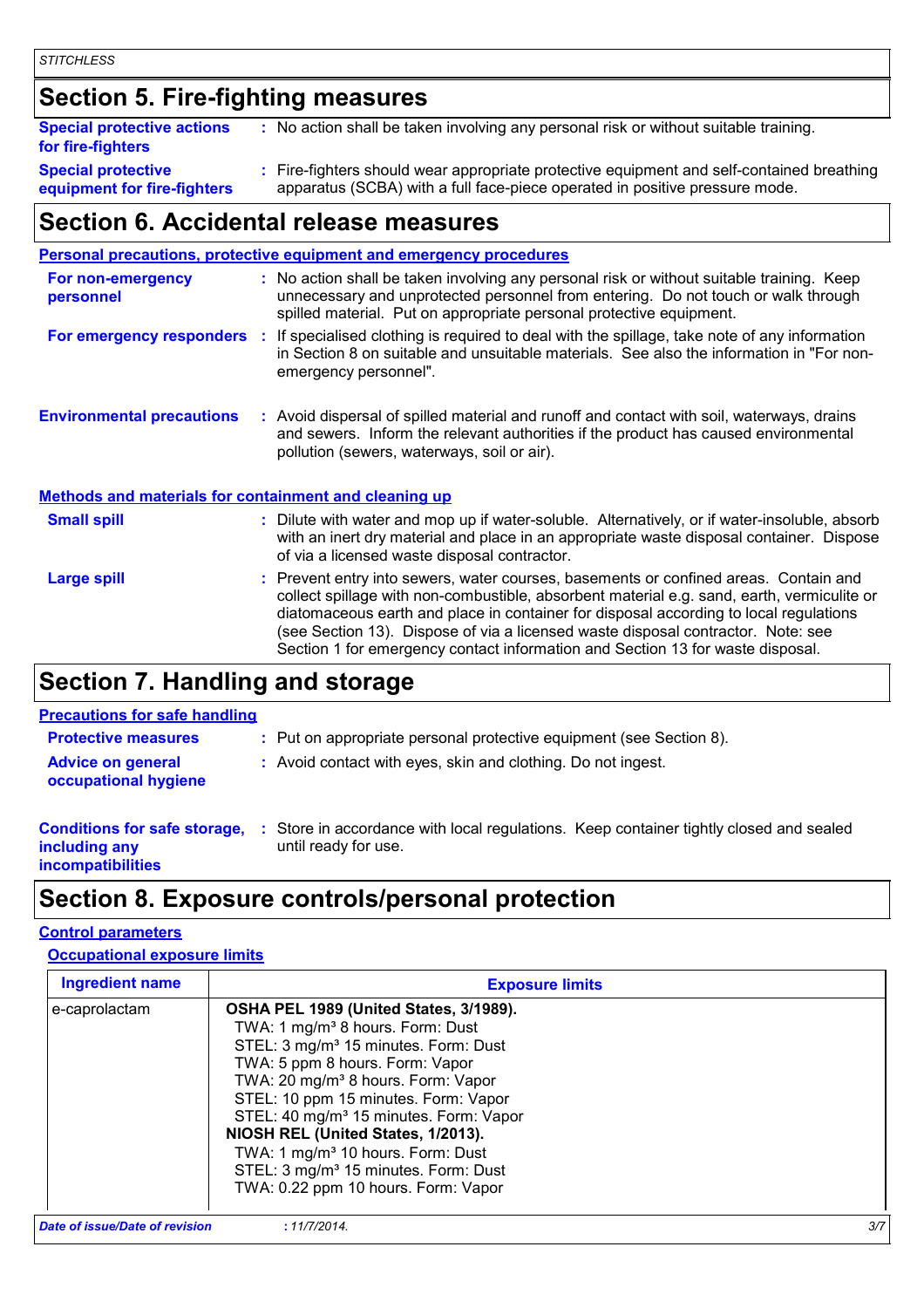*STITCHLESS*

### **Section 8. Exposure controls/personal protection**

| TWA: 1 mg/m <sup>3</sup> 10 hours. Form: Vapor                       |
|----------------------------------------------------------------------|
| STEL: 0.66 ppm 15 minutes. Form: Vapor                               |
| STEL: 3 mg/m <sup>3</sup> 15 minutes. Form: Vapor                    |
| ACGIH TLV (United States, 3/2012).                                   |
| TWA: 5 mg/m <sup>3</sup> 8 hours. Form: Inhalable fraction and vapor |
|                                                                      |

| <b>Appropriate engineering</b><br><b>controls</b> | : Good general ventilation should be sufficient to control worker exposure to airborne<br>contaminants.                                                                                   |  |
|---------------------------------------------------|-------------------------------------------------------------------------------------------------------------------------------------------------------------------------------------------|--|
| <b>Environmental exposure</b><br><b>controls</b>  | : No specific hazard.                                                                                                                                                                     |  |
| <b>Individual protection measures</b>             |                                                                                                                                                                                           |  |
| <b>Hygiene measures</b>                           | : Wash hands, forearms and face thoroughly after handling chemical products, before<br>eating, smoking and using the lavatory and at the end of the working period.                       |  |
| <b>Eye/face protection</b>                        | : Safety eyewear complying with an approved standard should be used when a risk<br>assessment indicates this is necessary to avoid exposure to liquid splashes, mists,<br>gases or dusts. |  |
| <b>Skin protection</b>                            |                                                                                                                                                                                           |  |
| <b>Hand protection</b>                            | : Protective gloves should be worn under normal conditions of use.                                                                                                                        |  |
| <b>Body protection</b>                            | : No special protective clothing is required.                                                                                                                                             |  |
| <b>Other skin protection</b>                      | : None                                                                                                                                                                                    |  |
| <b>Respiratory protection</b>                     | : A respirator is not needed under normal and intended conditions of product use.                                                                                                         |  |

## **Section 9. Physical and chemical properties**

| <b>Appearance</b>                               |                                                     |
|-------------------------------------------------|-----------------------------------------------------|
| <b>Physical state</b>                           | : Liquid.                                           |
| <b>Color</b>                                    | : Off-white. Opaque.                                |
| <b>Odor</b>                                     | $:$ Mild.                                           |
| pH                                              | : 9.56                                              |
| <b>Boiling point</b>                            | : $100^{\circ}$ C (212 $^{\circ}$ F)                |
| <b>Flash point</b>                              | : Open cup: $>93.333^{\circ}$ C ( $>200^{\circ}$ F) |
| <b>Flammability</b>                             | : Not available.                                    |
| <b>Evaporation rate</b>                         | $:$ <1 (butyl acetate = 1)                          |
| Lower and upper explosive<br>(flammable) limits | : Not available.                                    |
| <b>Vapor pressure</b>                           | : Not available.                                    |
| <b>Vapor density</b>                            | : $<$ 1 [Air = 1]                                   |
| <b>Specific gravity</b>                         | $\therefore$ 1                                      |
| <b>Solubility</b>                               | : Not available.                                    |
| VOC (wt%)                                       | $: 0.00067\%$                                       |
| <b>Viscosity</b>                                | : Not available.                                    |

### **Section 10. Stability and reactivity**

| <b>Reactivity</b>                                   | : No specific test data related to reactivity available for this product or its ingredients. |     |  |  |  |  |
|-----------------------------------------------------|----------------------------------------------------------------------------------------------|-----|--|--|--|--|
| <b>Chemical stability</b>                           | : The product is stable.                                                                     |     |  |  |  |  |
| <b>Possibility of hazardous</b><br><b>reactions</b> | : Under normal conditions of storage and use, hazardous reactions will not occur.            |     |  |  |  |  |
| <b>Conditions to avoid</b>                          | : No specific data.                                                                          |     |  |  |  |  |
| <b>Incompatible materials</b>                       | : No specific data.                                                                          |     |  |  |  |  |
| <b>Date of issue/Date of revision</b>               | :11/7/2014.                                                                                  | 4/7 |  |  |  |  |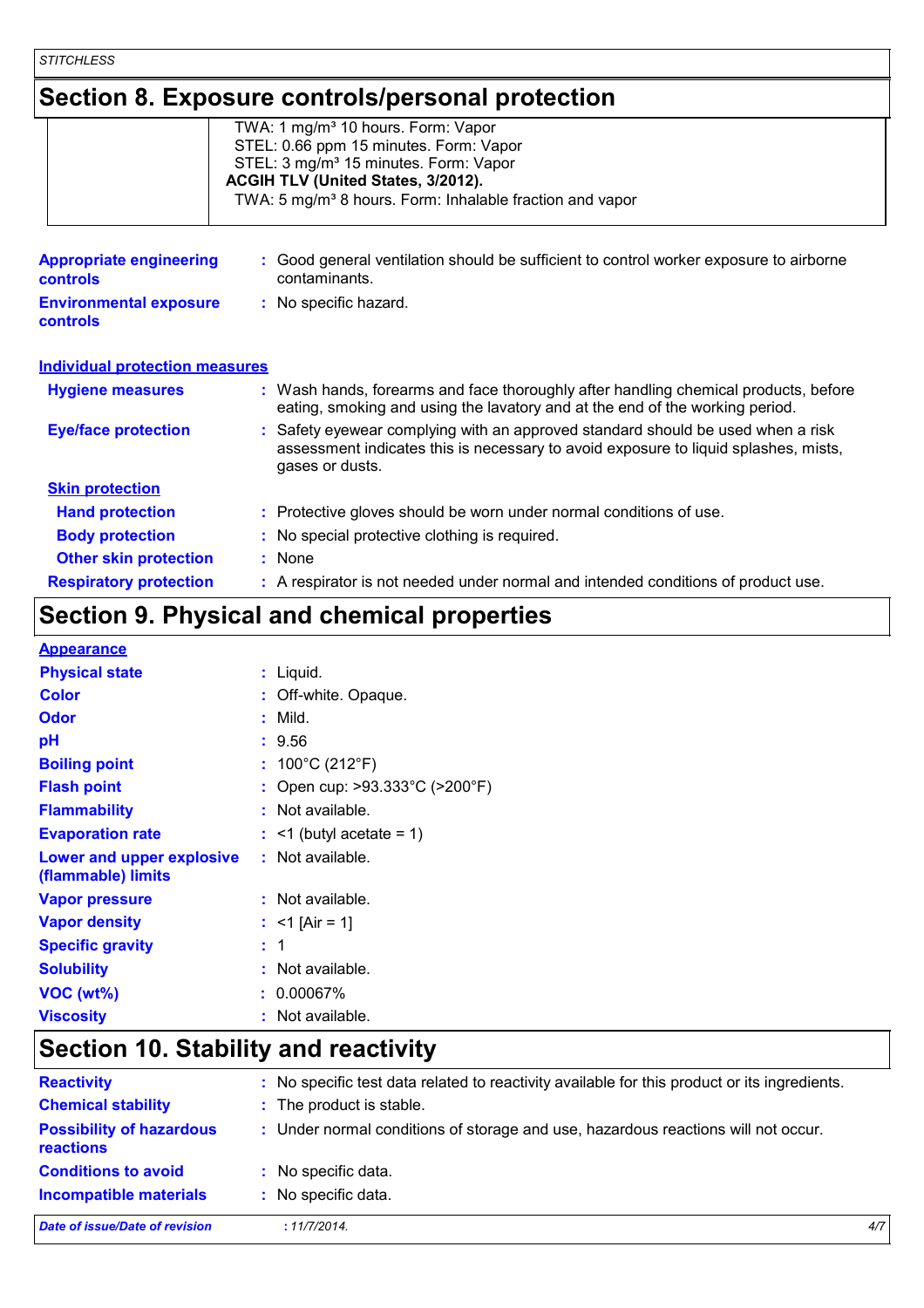### **Section 10. Stability and reactivity**

**Hazardous decomposition products**

Under normal conditions of storage and use, hazardous decomposition products should **:** not be produced.

### **Section 11. Toxicological information**

#### **Information on toxicological effects**

#### **Acute toxicity**

| <b>Product/ingredient name</b> | <b>Result</b> | <b>Species</b> | <b>Dose</b> | <b>Exposure</b> |
|--------------------------------|---------------|----------------|-------------|-----------------|
| l e-caprolactam                | LD50 Oral     | Rat            | 1210 mg/kg  |                 |

#### **Irritation/Corrosion**

| <b>Product/ingredient name</b> | <b>Result</b>            | <b>Species</b> | <b>Score</b> | <b>Exposure</b>             | <b>Observation</b> |  |
|--------------------------------|--------------------------|----------------|--------------|-----------------------------|--------------------|--|
| e-caprolactam                  | Eyes - Moderate irritant | Rabbit         |              | l 24 hours 20<br>milligrams | <b>11</b>          |  |
|                                | ISkin - Mild irritant    | Rabbit         |              | 124 hours 500<br>milligrams |                    |  |

#### **Sensitization**

Not available.

#### **Mutagenicity**

Not available.

#### **Carcinogenicity**

Not available.

#### **Reproductive toxicity**

Not available.

#### **Teratogenicity**

Not available.

#### **Specific target organ toxicity (single exposure)**

Not available.

#### **Specific target organ toxicity (repeated exposure)**

Not available.

#### **Aspiration hazard**

Not available.

### **Information on the likely**

**:** Routes of entry anticipated: Dermal.

**routes of exposure**

#### **Potential chronic health effects**

Not available.

| <b>Conclusion/Summary</b>    | : Not considered to be toxic to humans. There is no known chronic effect after exposure<br>to this product. |
|------------------------------|-------------------------------------------------------------------------------------------------------------|
| <b>General</b>               | : No known significant effects or critical hazards.                                                         |
| <b>Carcinogenicity</b>       | : No known significant effects or critical hazards.                                                         |
| <b>Mutagenicity</b>          | : No known significant effects or critical hazards.                                                         |
| <b>Teratogenicity</b>        | : No known significant effects or critical hazards.                                                         |
| <b>Developmental effects</b> | : No known significant effects or critical hazards.                                                         |
| <b>Fertility effects</b>     | : No known significant effects or critical hazards.                                                         |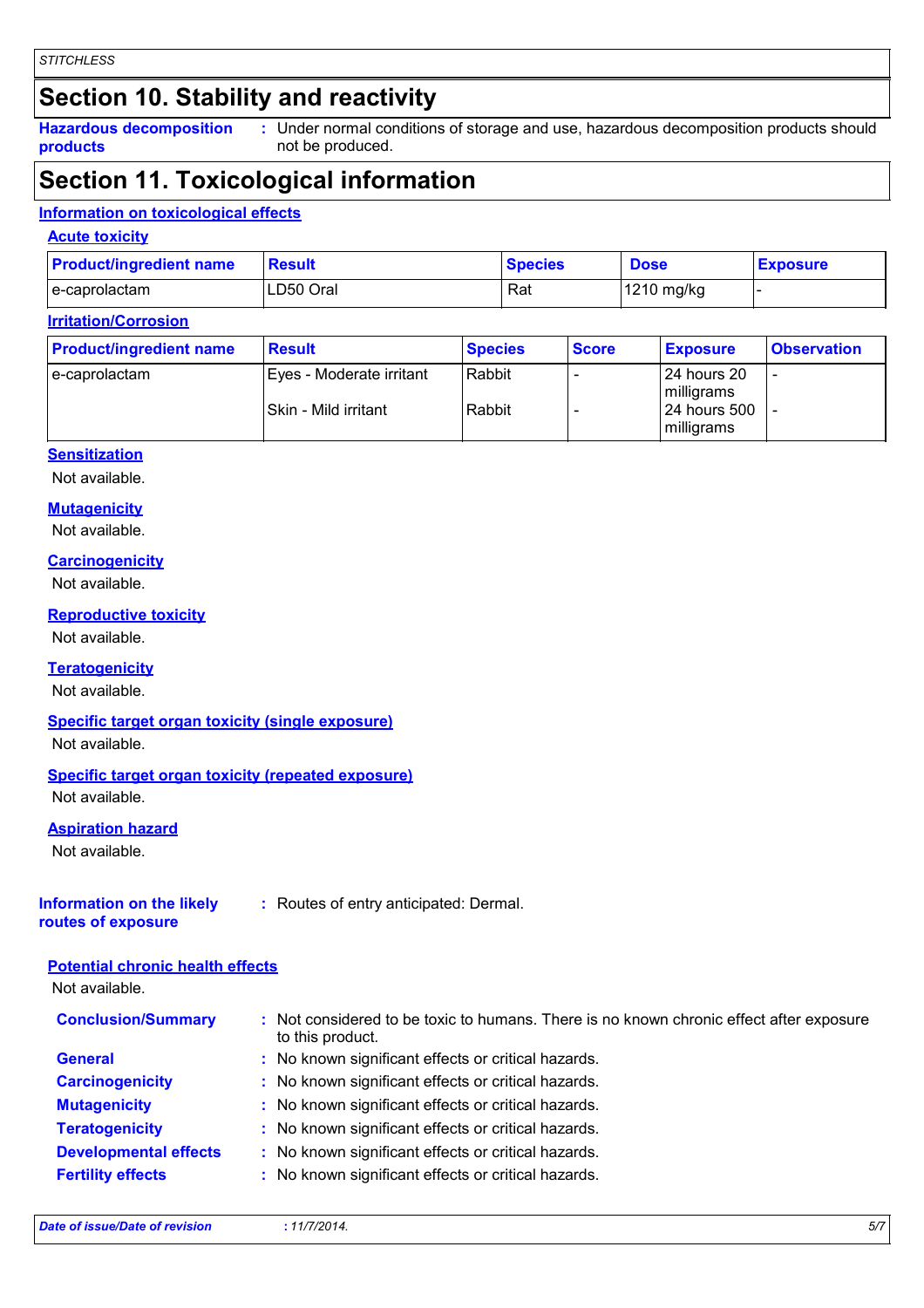### **Section 11. Toxicological information**

#### **Numerical measures of toxicity**

|  | <b>Acute toxicity estimates</b> |
|--|---------------------------------|
|  |                                 |

| <b>Route</b> | <b>ATE value</b> |
|--------------|------------------|
| Oral         | 40333.3 mg/kg    |

### **Section 12. Ecological information**

| Toxicitv |  |
|----------|--|
|          |  |

| <b>Product/ingredient name</b> | <b>Result</b>                                                          | <b>Species</b>                                                                                      | <b>Exposure</b>      |
|--------------------------------|------------------------------------------------------------------------|-----------------------------------------------------------------------------------------------------|----------------------|
| e-caprolactam                  | Acute EC50 4550 mg/l Fresh water                                       | Algae - Pseudokirchneriella<br>subcapitata - Exponential growth<br><b>bhase</b>                     | 72 hours             |
|                                | Acute EC50 2430 mg/l Fresh water<br>Chronic NOEC 1250 mg/l Fresh water | Daphnia - Daphnia magna<br>Algae - Pseudokirchneriella<br>subcapitata - Exponential growth<br>phase | 48 hours<br>72 hours |

#### **Persistence and degradability**

Not available.

### **Section 13. Disposal considerations**

**Disposal methods :**

The generation of waste should be avoided or minimized wherever possible. Disposal of this product, solutions and any by-products should at all times comply with the requirements of environmental protection and waste disposal legislation and any regional local authority requirements.

### **Section 14. Transport information**

|                                                       | <b>DOT Classification</b> | <b>TDG Classification</b> | <b>IMDG</b>              | <b>IATA</b>     |
|-------------------------------------------------------|---------------------------|---------------------------|--------------------------|-----------------|
| <b>UN number</b>                                      | Not regulated.            | Not regulated.            | Not regulated.           | Not regulated.  |
| <b>UN proper</b><br>shipping name                     |                           | -                         | ۰                        |                 |
| <b>Transport</b><br>hazard class<br>(e <sub>s</sub> ) |                           | $\overline{\phantom{a}}$  | $\overline{\phantom{0}}$ | ٠               |
| <b>Packing group</b>                                  |                           |                           | $\overline{\phantom{a}}$ | $\qquad \qquad$ |
| Environmental<br>hazards                              | No.                       | No.                       | No.                      | No.             |

**Special precautions for user** : Transport within user's premises: always transport in closed containers that are upright and secure. Ensure that persons transporting the product know what to do in the event of an accident or spillage.